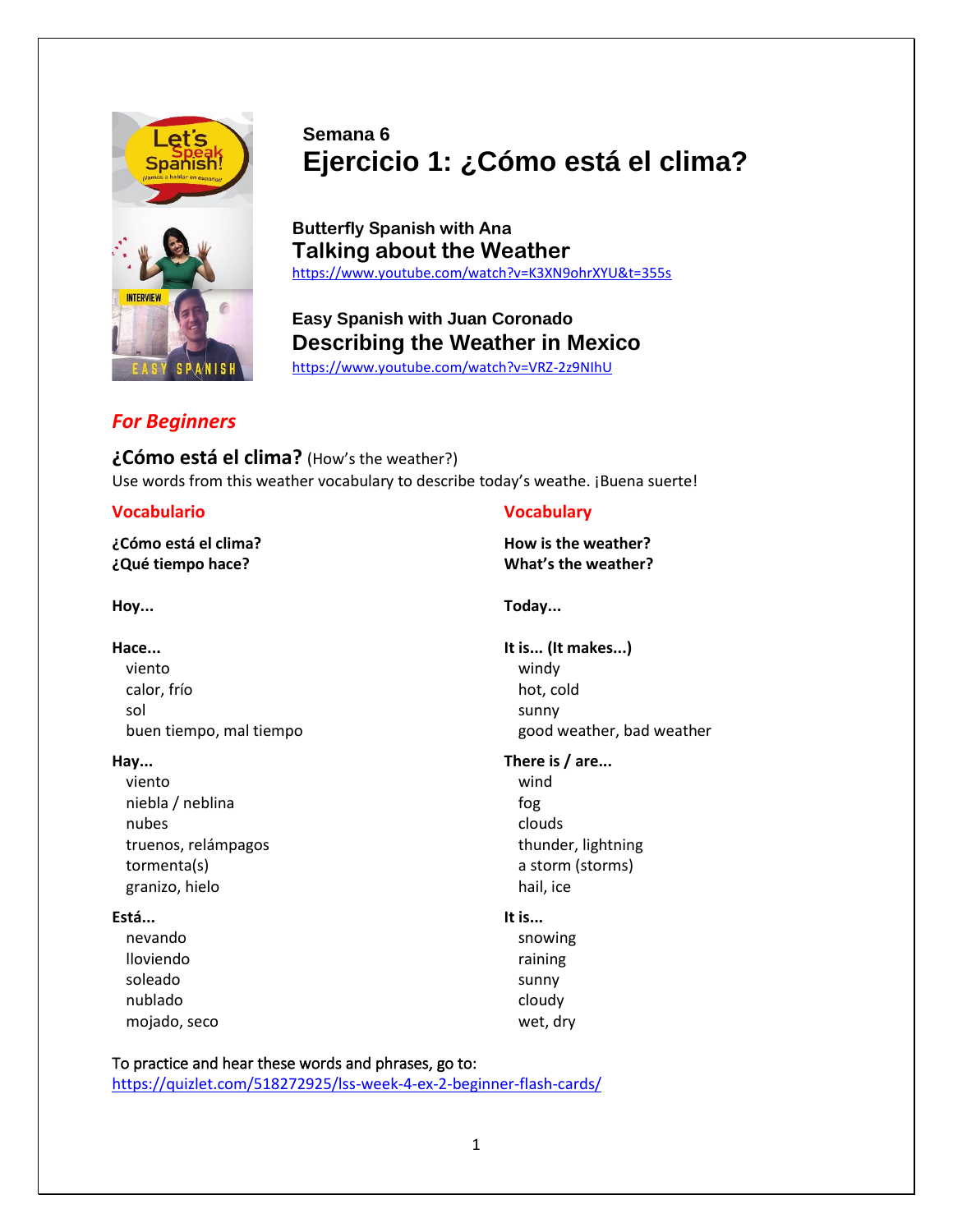# *For Advanced Beginners and Intermediates*

Use words from this weather vocabulary to describe the weather for today (present tense), yesterday (past tense), and tomorrow (future tense). ¡Buena suerte!

**Hoy... Today...** Ayer... Ayer... Mañana... Tomorrow **Hace... It is... (It makes...)** Hizo (Hacía)... **In the Community Community** Here is a local extended in the Unit Was... (It made...) viento windy calor, frío hot, cold sol and the sunny sunny sunny sunny sunny sunny sunny sunny sunny sunny sunny sunny sunny sunny sunny sunny su

Habrá...<br>
There will be... viento wind niebla fog nubes and the contract of the contract of the clouds of the clouds of the clouds of the clouds of the clouds o truenos, relámpagos thunder, lightning tormenta(s) a storm (storms) granizo, hielo hail, ice

### **Está... It is...**

Estaba... **it was...** Estará... nevando snowing snowing lloviendo raining soleado sunny sunny sunny sunny sunny sunny sunny sunny sunny sunny sunny sunny sunny sunny sunny sunny sunny  $\sim$ nublado cloudy cloudy

Hará... **In the case of the Community Community** Hará... (It will make...) buen tiempo, mal tiempo entity and the settlem and the settlem and the settlem and the settlem and the settlem s Hay... **Hay... Hay... Hay... Hay... Hay... Hay... Hay... Hay... Hay... Hay... Hay... Hay... Hay... Hay... Hay... Hay... Hay... Hay... Hay... Hay... Hay... Hay... Hay... Hay...** Hubo (Había)... There was / were...

mojado, seco wet, dry

### To practice and hear these words and phrases, go to:

<https://quizlet.com/518272925/lss-week-4-ex-2-beginner-flash-cards/>